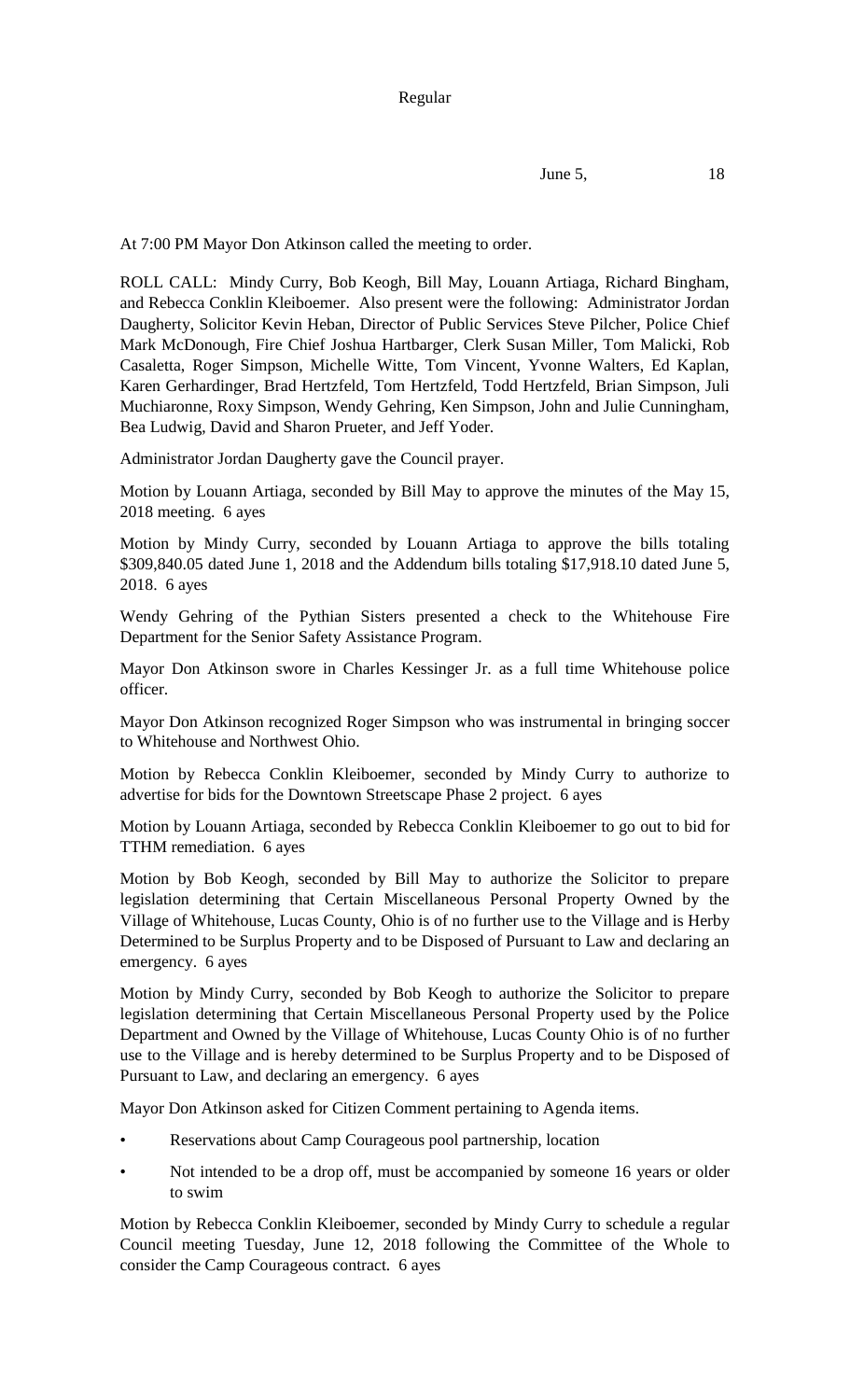**June 5,** 18

Motion by Mindy Curry, seconded by Richard Bingham to approve use of the Village Park for Cherry Festival and closure of St. Louis and Gilead Streets June 7, 8, and 9, 2018. 6 ayes

Motion by Mindy Curry, seconded by Bill May to approve exclusive use of the basketball courts for a 3 on 3 basketball tournament presented by the YMCA on August 8, 2018 from 5:00 – 9:30 PM. 6 ayes

Motion by Rebecca Conklin Kleiboemer, seconded by Louann Artiaga to accept, as previously authorized, Resolution 8-2018 determining that Certain Miscellaneous Personal Property used by the Police Department and Owned by the Village of Whitehouse, Lucas County Ohio is of no further use to the Village and is hereby determined to be Surplus Property and to be Disposed of Pursuant to Law, at its first reading and declaring an emergency. 6 ayes

Motion by Rebecca Conklin Kleiboemer, seconded by Mindy Curry to suspend the rules and to have the second and third reading of Resolution 8-2018 by title only and declaring an emergency. 6 ayes

Motion by Rebecca Conklin Kleiboemer, seconded by Louann Artiaga to accept Resolution 8-2018 and to pass said Resolution and declaring an emergency. 6 ayes

Motion by Louann Artiaga, seconded by Mindy Curry to accept, as previously authorized, Resolution 9-2018 determining that Certain Miscellaneous Personal Property Owned by the Village of Whitehouse, Lucas County Ohio is of no further use to the Village and is hereby determined to be Surplus Property and to be Disposed of Pursuant to Law, at its first reading and declaring an emergency. 6 ayes

Motion by Louann Artiaga, seconded by Rebecca Conklin Kleiboemer to suspend the rules and to have the second and third reading of Resolution 9-2018 by title only and declaring an emergency. 6 ayes

Motion by Rebecca Conklin Kleiboemer, seconded by Mindy Curry to accept Resolution 9-2018 and to pass said Resolution and declaring an emergency. 6 ayes

Other items discussed:

- Cherry Fest Military Night June 7, 2018 at 6:00 PM
- Whitehouse Historical Society illustrated book \$15
- Whitehouse Founder's Day July 5, 208 from 6:00 10:30 PM
- Committee of the Whole Tuesday June 12, 2018 at 6:30 PM
- Placement of park features, Veteran's Memorial Park phases
- Camp Courageous pool partnership, looking into liability insurance, the Village is not charged for Rain days, billed actual hours every 2 weeks
- Flooding in Swan Creek area municipalities, fixing Whitehouse only will not solve the problem, Entire Swan Creek area needs to be done, assessments for those determined to benefit from the Ditch cleaning, Lucas, Fulton and Henry County are supportive, approximately 15,000 parcels affected within Lucas County, when under petition the Lucas County Commissioner has the right to raise funds from assessments, permanent easement if approved, Whitehouse will file the Petition, residents can file to block the process, ongoing concern from residents for years